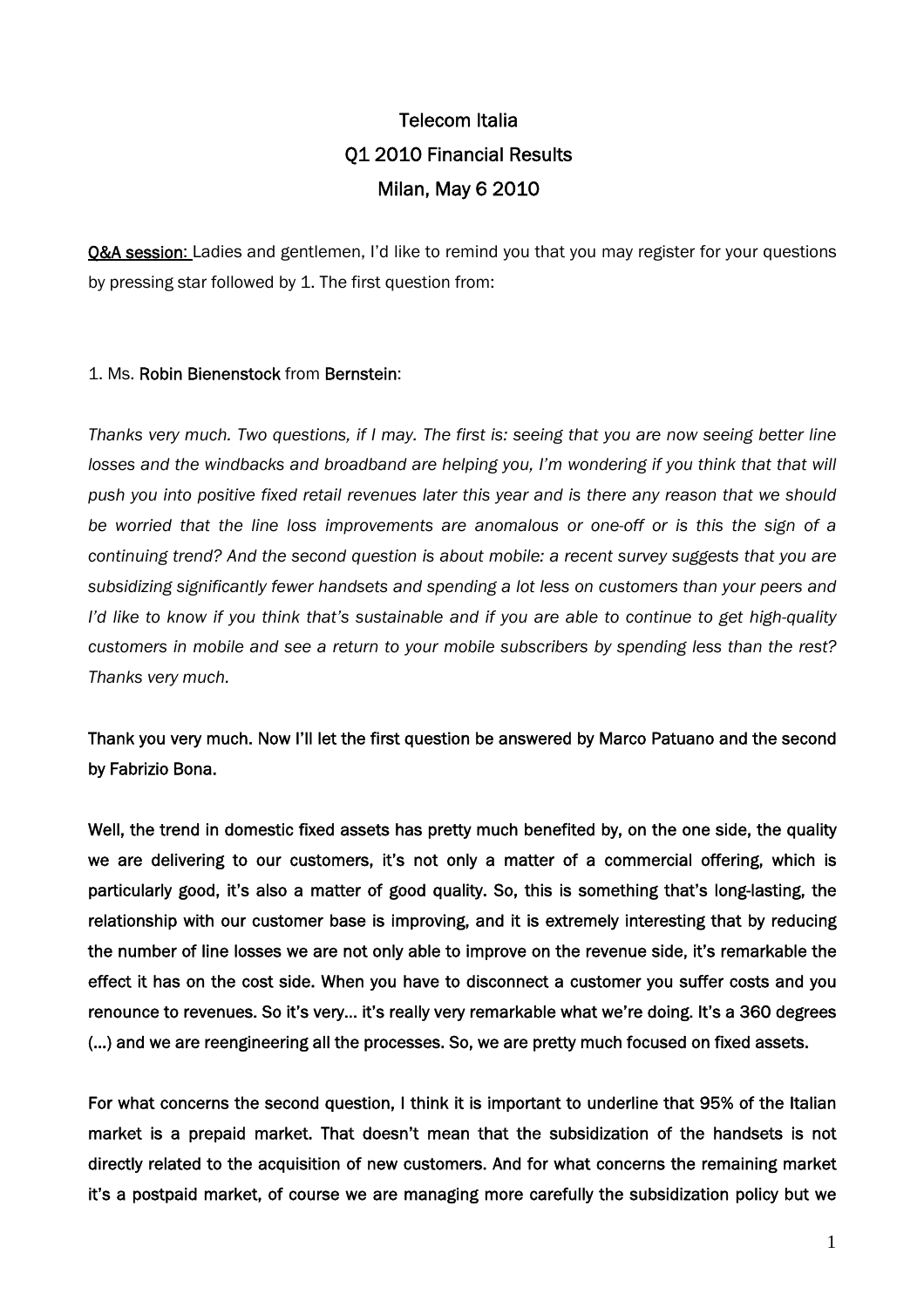are managing a mix between the former strong subsidization policy of the past and a new product that we'll present very soon. In other words, we think that our policy on subsidization is sustainable, I think also the fact that we see our acquisitions increase year-on-year… it's very important to underline that what we are doing is providing first results.

*Thanks very much.* 

Thank you very much. Next question, please.

#### 2. Ms. Micaela Ferruta from Intermonte SIM:

*Good afternoon. Micaela Ferruta from Intermonte SIM. I have three questions, if I may. One regards the regulatory side: I was wondering whether, apart from unbundling, in the future we should expect possible interventions also on bitstream and then mobile termination as a consequence of the transition to the long-run incremental cost method? The second question: I*  would like to get, if possible, a little bit more color on wireline business data in the usual *breakdown? Because there I see an ICT decline of around 9%. So if I can get some color on that and also on business data. And finally, I know there still hasn't been a full announcement, but there has been a lot of talk about this proposal of Wind faster than Vodafone for fiber. So, can you give us a comment? Would you agree to participate in a consortium? Or how do you interpret this move from your competitors? Do you expect any competition on fiber in the future? Thank you.* 

#### Thank you, Ms. Ferruta, I'll ask Calotta, our Chief Regulatory Officer, to answer to the first question.

Thank you very much. First of all, let me tell you what is the current situation related to the market analysis… on market that we implied. This is very important, because we are going to a deregulation, a complete deregulation of the voice call, including fixed-to-mobile calls. That can guarantee, I think in the next… at the beginning of 2011, to reach the so-called retention, that is the remuneration of the fixed operator. This is very important to understand, because this is related also to what we are doing on the mobile termination rates. In any case we think that margin will stay stable for fixed-to-mobile calls and a new model will be proposed by AGCOM at the end of the year. The new methodology, that is long-run incremental cost, we see that there could be a reduction in the termination rates, but this probably won't occur on the Telecom Italia margin. So, we are working and we think that at the end of the year we will have this new model that probably will be introduced not in 2011 but after.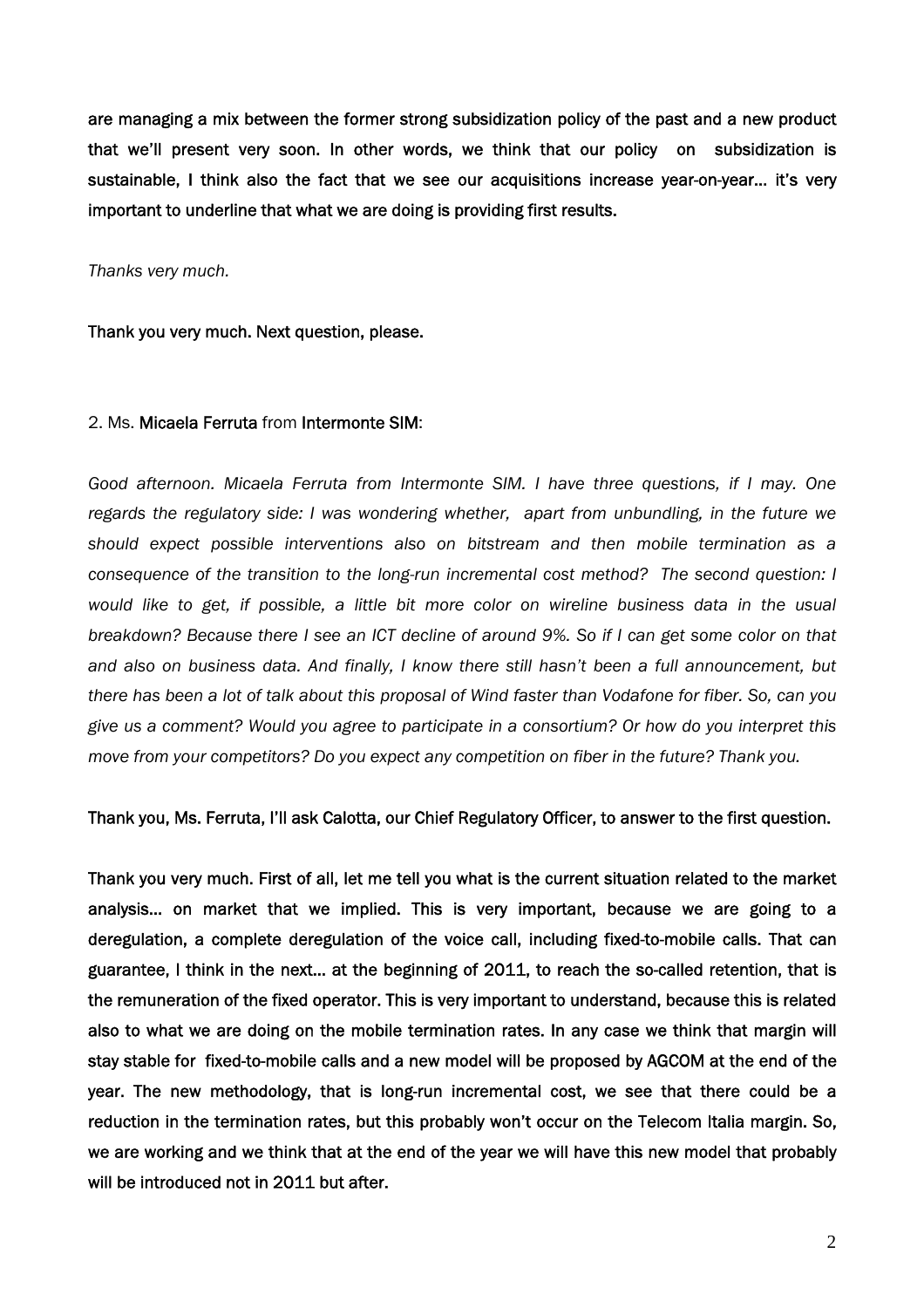Second question will be answered by Marco Patuano on the wireline business data.

Yes. Wireline business data and ICT services: it's a too dynamic story. We have products on one side, which are part of the offerings, we are selling less products, we do not consider in some cases that the products have to be given to the customers through the intermediation of Telecom Italia. It's revenues... those are revenues with a relatively or very low margin and we are not very much interested in pure reselling of products. In terms of services… of service revenues, in business data and ICT we're growing. We're growing between 1 and 1.5% in this quarter, which is a countertendency, if you consider that the market, the overall market, has decreased. So, in other terms, we increased our market share in the service revenues, both business data and… considering together, let me say, business data and ICT.

On the third question: of course I cannot comment on a project or a program that has not yet been presented. So, I will abstain from making major comments. However, I'd like to stress two points: first of all, reading from the leaks on the press, apparently there is a project on, besides the three… the three operators, to invest 2.5 billion to lay fiber in the major cities; of course this is not a nextgeneration program, but it's simply a program for infrastructure in a number of cities, which I consider very welcomed. On the other side, we are ready to share, as we did in the past with Fastweb and with… Fastweb on the fixed and with Vodafone on the towers, passive infrastructure. And of course we will be ready to consider whatever proposal goes in the direction of making the overall efficiency of the system in terms of investment more efficient, but of course we don't think that… and this has to be stated very clearly, that this does not imply that we will change, or we will accelerate, or we will decelerate or we will do whatever on our investment program. Our investment program remains what it is and I think it's a sound, very sound program, consistent with the free cash-flow generation that we have promised to the market and certainly there is no way that this will change medium to long term.

*Thank you.* 

Next question, please.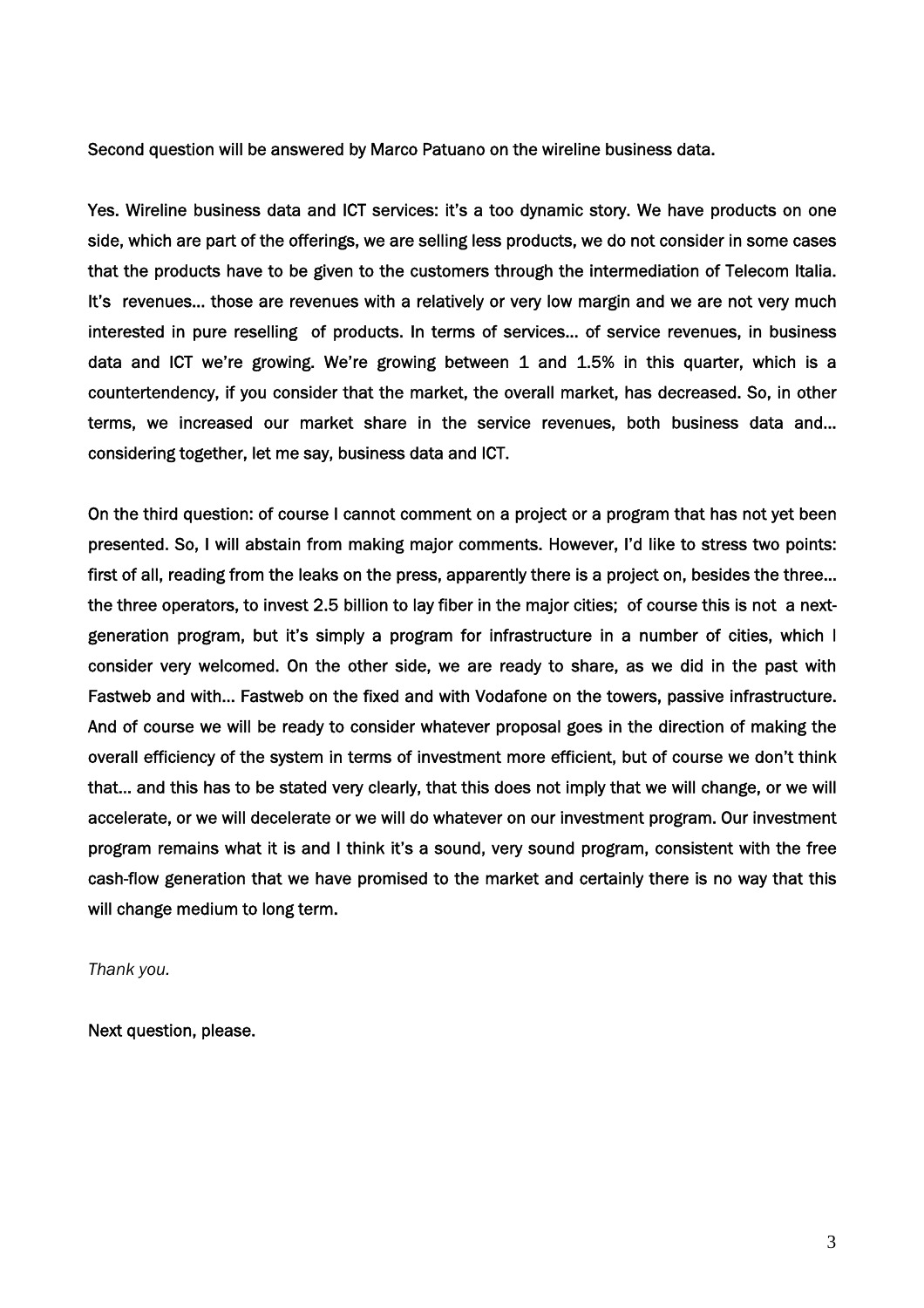#### 3. Mr. Ottavio Adorisio from Société Générale:

*Hi, good afternoon. I would have two questions. The first one is on the mobile segment. I've seen that you recorded better traffic volumes; but at the same time you've got unchanged revenue trends on the outgoing with a 14.1 decrease. Therefore, I was wondering if you could make some comments on the mobile price environment? And also if you actually, as you comment on that, could you say how this price environment can change as the NTR can probably fall significantly starting from 2012 as the regulators change the regulatory cost formula? The second one is on cash-flow: I've seen that you reported 205 million negative impact from other items. Given the size of this impact it's almost in line with the efficiencies you have actually delivered on the domestic side; I would like, if possible, to see some granularity, if you can tell us what's behind this 205 million? And… and that's it. There are some other bits and pieces, but these are the two main ones, please. Thanks.* 

#### I'll ask Marco Patuano to answer the first question.

Yes. What you say is correct, that if you look at the pure figure of the outgoing voice it seems to be in the same range of where we were one year ago… sorry, one quarter ago. The composition is quite different: there is, let me say, a price effect and there is a volume effect. The volume effect comes from the number of customers who are calling and second, the number…the volume of minutes that those customers are talking on our network. This is going significantly better, because the number of customers stabilized in April… it's growing, the volume of traffic is growing… so, we see very good dynamics on this side. The other parties, the price-per-minute, even if today the offerings we are launching are less, let me say, characterized by a price-per-minute tariff, in any way it's a good metrics. So, one year ago, in January, February, March 2009, we were right after the repricing. So, it's true that we were losing customers, but it's also true that the prices were very high. Prices started going down during the second half of 2009. Now, in the first quarter we have to face a comparison with a customer base which is stabilizing, with traffic volumes which are growing, but with a significant difference in prices. Now, what's going on? What is going on is that during the rest of the year prices in 2009 were lowering. So, we do not plan to further significantly reduce our prices in 2010. Now we will also concentrate on the high-end segment. So we do not expect to further significantly reduce prices, it will be just maintenance, and so the comparison will be much more favorable. That's the explanation.

Andrea Mangoni, our Chief Financial Officer, will answer to the second question.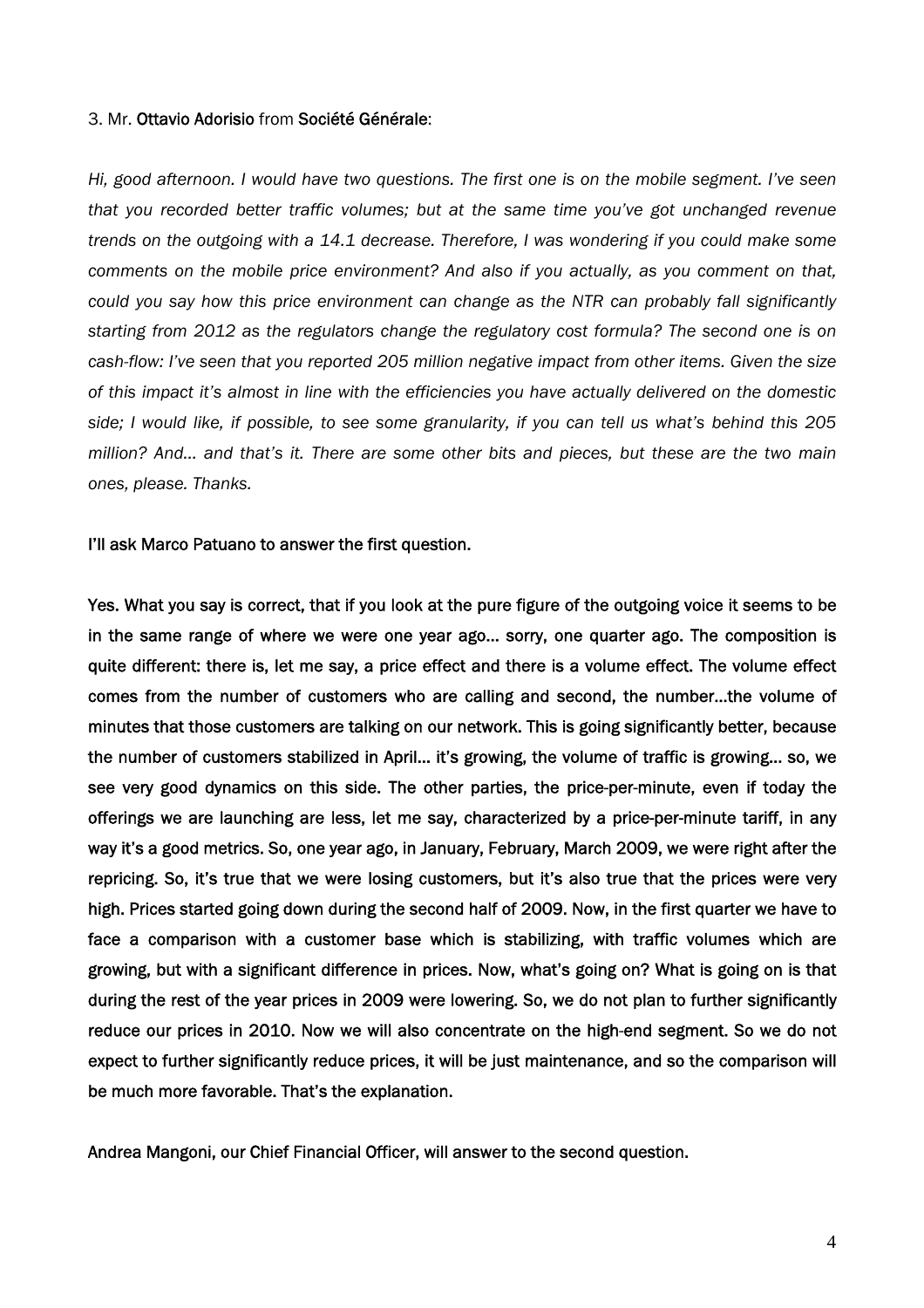Talking about slide 15, the negative impact on our cash-flow of 205 million gearing is mainly due to the consequences of the exchange rate between the real and… and the euro. Last year the impact was negative again for 362 million euros, as you can see on slide 15. So, the cash absorption is mainly due to the negative impact of the exchange rate.

Thank you. Next question, please.

#### 4. Mr. Tim Boddy from Goldman Sachs:

*Yes. Another question on mobile for me. Could you talk about whether you've seen… or what kind of competitive response you've seen so far in the mobile business to the new offers that you put into the market? Particularly as they started to get more attraction with customers. And then secondly, the hope is just to talk about any signs in the corporate market of recovery both on the one hand on the SMEs on the other in large corporate. Thank you.* 

## Let's start from the second question. Pietro Labriola, the Head of the Business Segment will answer to this.

In the business segment we are facing today a good momentum, because in the last year we invested in terms of development of the new market approach; we moved, as we said several times, from a separate approach between fixed and mobile to a convergent approach. We merged all our sales force, we are merging our customer care, and it seems that the customer is appreciating this kind of new approach. If we give a look at the results in the first quarter, we have an improvement in terms of acquisition in the mobile, we are containing… we are containing the turn, always on the mobile, while on the fixed lines we are improving all the activities related to the turn on the fixed. This is mainly due to the fact that managing the customer at the same time on the fixed and mobile allows us to have a better… a higher level of stickiness of the customer. The fact that we moved as first operators towards this kind of approach allowed us to take a competitive advantage, and this is shown by the fact that all the other operators today are trying to follow us, but we are putting enough space… enough room between us and them, which will allow us to continue to develop further services. Last few words: if you give a look today, the last position as an integrated operator on the business gives us a real strength due to the fact that Vodafone is very strong on mobile but they have no capability, or they have low capability to develop specific services on the fixed line. They are able to offer plain vanilla services. Fastweb is strong on the fixed, but they have no real effectiveness in terms of mobile. Wind is an operator that is more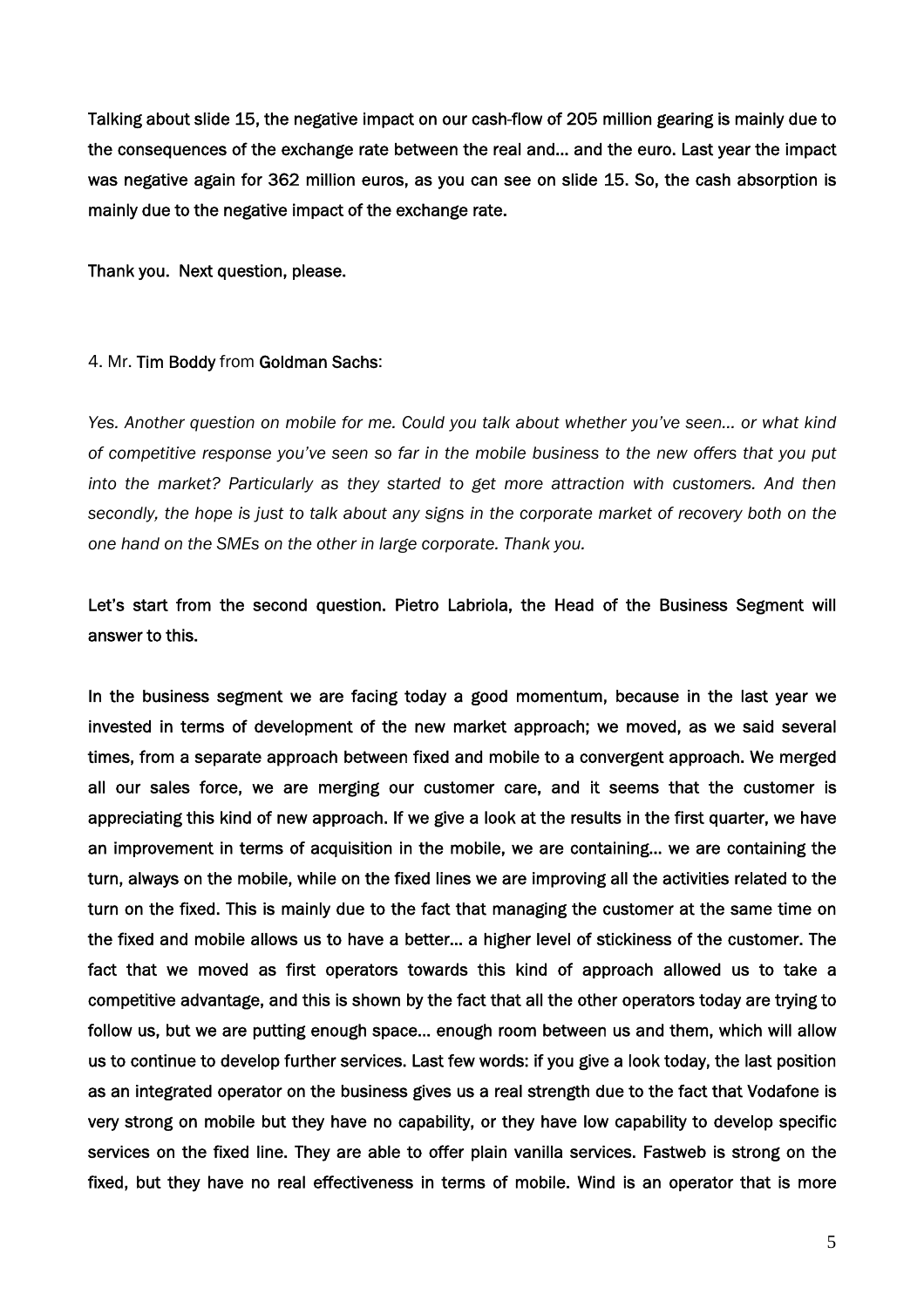related to the, let me say, price-sensitive customer. Our position that is made on high-quality services and the integrated offer is giving us the opportunity to improve our numbers. And if we also give a look at the revenue level, we have reversed the trend in the first quarter towards the number of the last quarter of 2009 and the third quarter of 2009.

On the first question, that was the position of our competitors on the mobile data, I would simply remark that we are by far the leaders in terms of smart phones and in terms of marketing in quality mobile data. And I'd like Marco Patuano to answer on this.

Thank you, Franco. The Italian mobile broadband market in 2010 is expected to grow, let me say, something between 15 and 20% this year. There are … there is a completely different positioning. First of all, we have to consider separately dongles and smart phones. On dongles there are two players which have quite different proposals that today are having an interesting.. a very interesting success on the market side: number 1) is TIM; our proposal has been very successful, we are growing quite significantly, month after month, the number of customers and what is more important is that we're pretty much efficient in using the spectrum resources and the radio resources; we are not for the time being having any kind of problem of congestion, data congestion on our network. Quite different is the positioning of 3, which is giving, for the same price we're giving, very, very high volume of traffic. Of course this is given to a significantly offloaded network. In the smart phones arena, I would like to answer to several thoughts I've heard on the market, that we're not playing very hard on the smart phone segment. It's not true. We're still number 1 in terms of smart phone customer base. We are investing money in this part of the market. We are interested in supporting this. At the next Dealer Convention, we will present a high-value offer, which we assume will be very well perceived by the market. I think it has been very important in the fourth quarter 2009-first quarter 2010, it's clear that we focused our attention on the costconscious segment, we recreated a different mood, we are working in order to have an on-net situation for the largest number possible of our customers. We are creating a community. Now, we are working again also on the high-end. We will be very focused on the high-end. We are in the smart phone market, as the other players. So, I'm very positive.

*Could I just say… the question was more around the competitive response generally, particularly to the community offers, rather than specifically on data.* 

Say it again? Say it again, excuse me? We didn't hear you.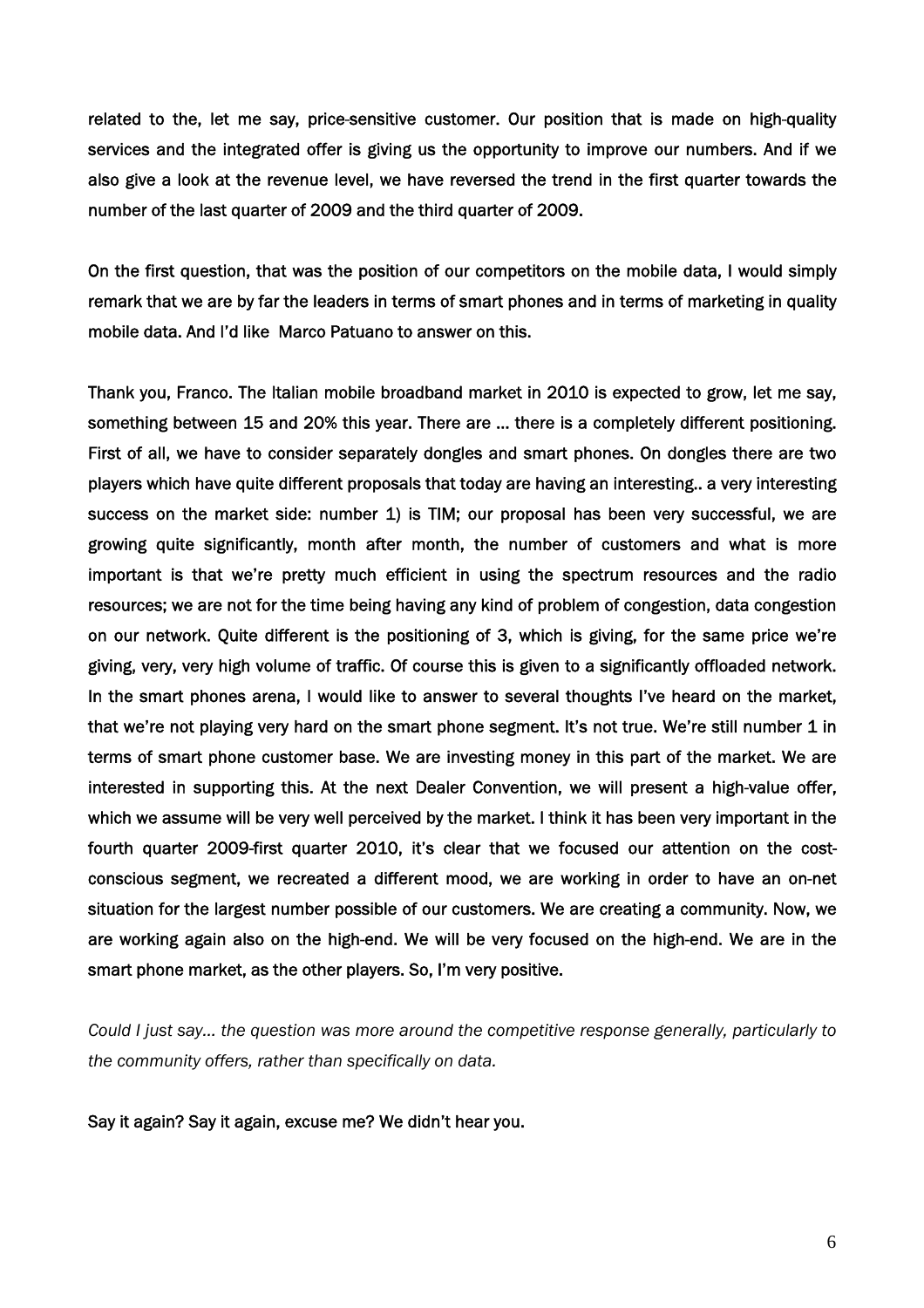*Sorry, I was just saying my question was more general around the competitive response to the new community offers, as opposed to just mobile data.* 

## The new community offers in the retail market? Yes, yes.

*Yes. Exactly. Thank you.* 

Okay. I'll ask Fabrizio Bona to answer on this.

The community… the community arena in the Italian market is, let me say, is very simple. There's Wind that based all or a big part of its proposition on community and that was, let me say, successful and represents a big part of its success. Vodafone uses the community, let me say, not as strongly as Wind, up to now there isn't any community offer… relevant community offer to the market by Vodafone and so the position is a little bit different compared to Wind, because it is not so focused on community. Of course there is a Vodafone community, but this is not the key of the proposition. What we are doing is to strongly focus on community, you saw the numbers in the presentation, we have over 1.5 million customers on community, in which we maintain a good ARPU and a good financial return. We want to push this offer and this offer is something that, let me say, can be managed in the market, because it's a completely different position from Wind, there's more value that Wind does and it's different from Vodafone because Vodafone is based on the concept of a community per call, and we are based on a concept with a monthly fee and unlimited calls and unlimited sms.

Just in a nutshell, we have not seen any competitive reaction to the community offering, also because our community offering is simply closing the gap that existed before between our pricing level and the pricing level of our competitors. Thank you very much. Next question, please

*Thank you.* 

## 5. Mr. James Ratzer from News Street Research:

*Yes, good afternoon. Two questions, please. The first one was just regarding your basic access line rental revenue, which went down around 7% on the year and is now kind of lapping the line rental increases you put through. I was wondering what you think is your scope to be able to increase your line rental revenues again and boost revenues in that area? The second question was just on*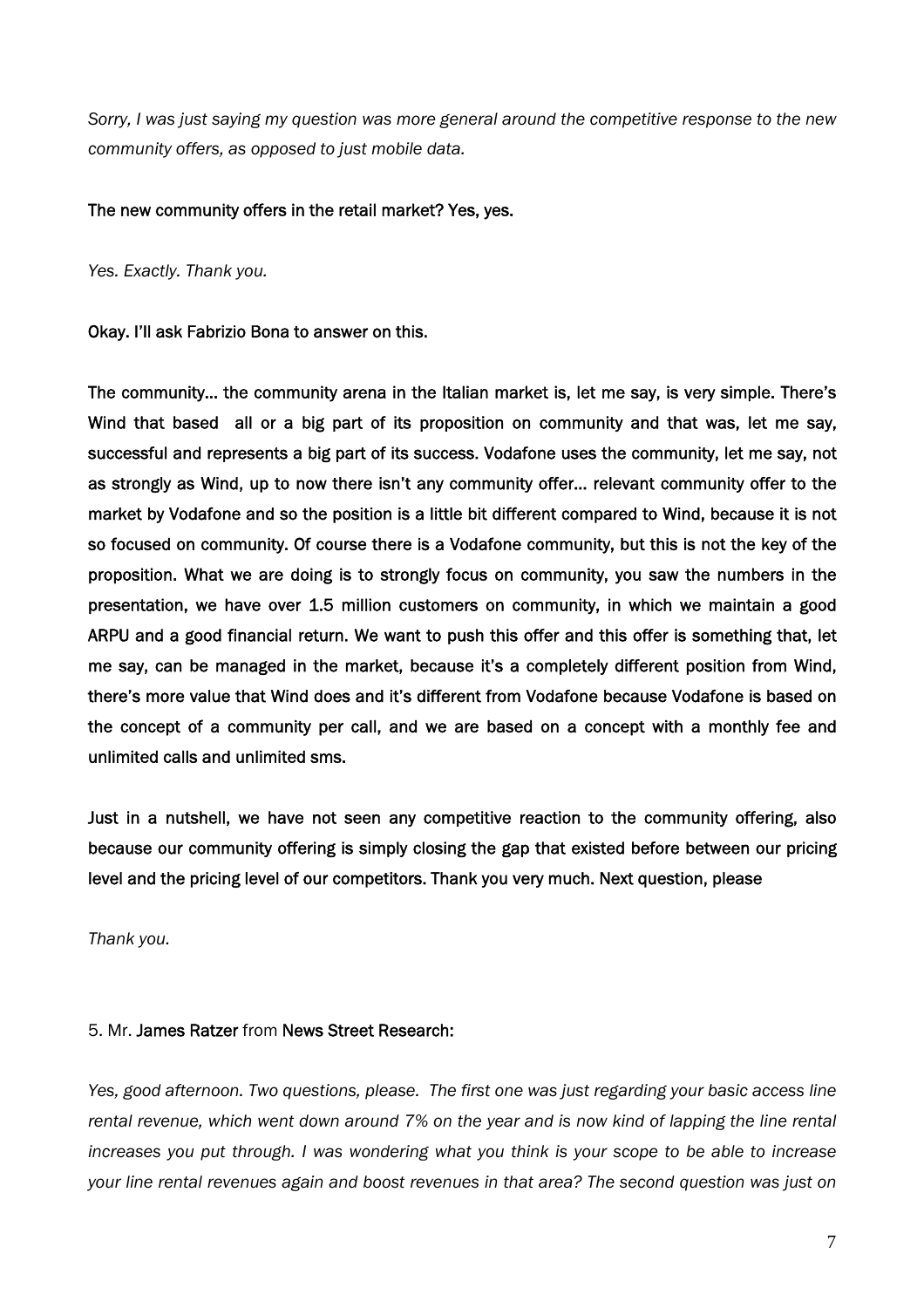*basic traffic revenues down 15% year-on-year: that seems to slip from the trend through 2009 of around negative 12%. I was wondering if you could talk us through, just on the fixed business, what's going on there? Is that a mix of price declines or are you actually seeing further acceleration of volume declines in the fixed line business? Thank you.* 

## Marco Patuano.

## Here I am. Sorry, the first question I just caught partially, I think it was on the access lines.

*Yes. If you can increase the line rental charge there again as a means of accelerating revenue growth.* 

Yes. Well, you know, the line rental… lines price has grown in 2009 since the very beginning of the year. The change in price was starting from January  $1<sup>st</sup>$ . It's... I don't want to say that the margin squeeze is one of the reasons of our success in terms of line losses or better performance in terms of line losses. Of course, we got a benefit on the revenue side for the wholesale, but let me say that we are working in a totally separate manner between wholesale and retail, of course. What we did on the wholesale we are just answering to all the requests of the wholesalers, we are doing it very appropriately. On the retail side we are working very much, as I told you before, on quality. Quality is the key to reduce turn, it's not just pure marketing offer, it's quality in delivering, it's quality in fault resolution and so on and so forth. You asked about traffic: yes, it's true, in 2010 traffic is still going down. The fixed traffic, of course, I'm referring to. There are several different elements that are… that we have to consider at the same time. One is… of course there is still some fixed-tomobile substitution. This is something that continues, not only in Italy. It continues everywhere. In the large business customers, the voice over IP is having an effect, so it's clear that in the large corporate segment voice over IP is a factor. Of course, there is a quote that is coming from the reduction of the number of customers. The number of customers is reducing and this is one of the reasons. Keep in mind that selling flat or semi-flat packages together bundled with the internet boosts also the revenues in terms of internet and it seems to hit the traffic. This is one of the reasons of our success in broadband. So, we are selling double play, triple play, but let me say that double play is particularly well accepted by the market.

*Thank you very much.* 

## Thanks. Next question, please.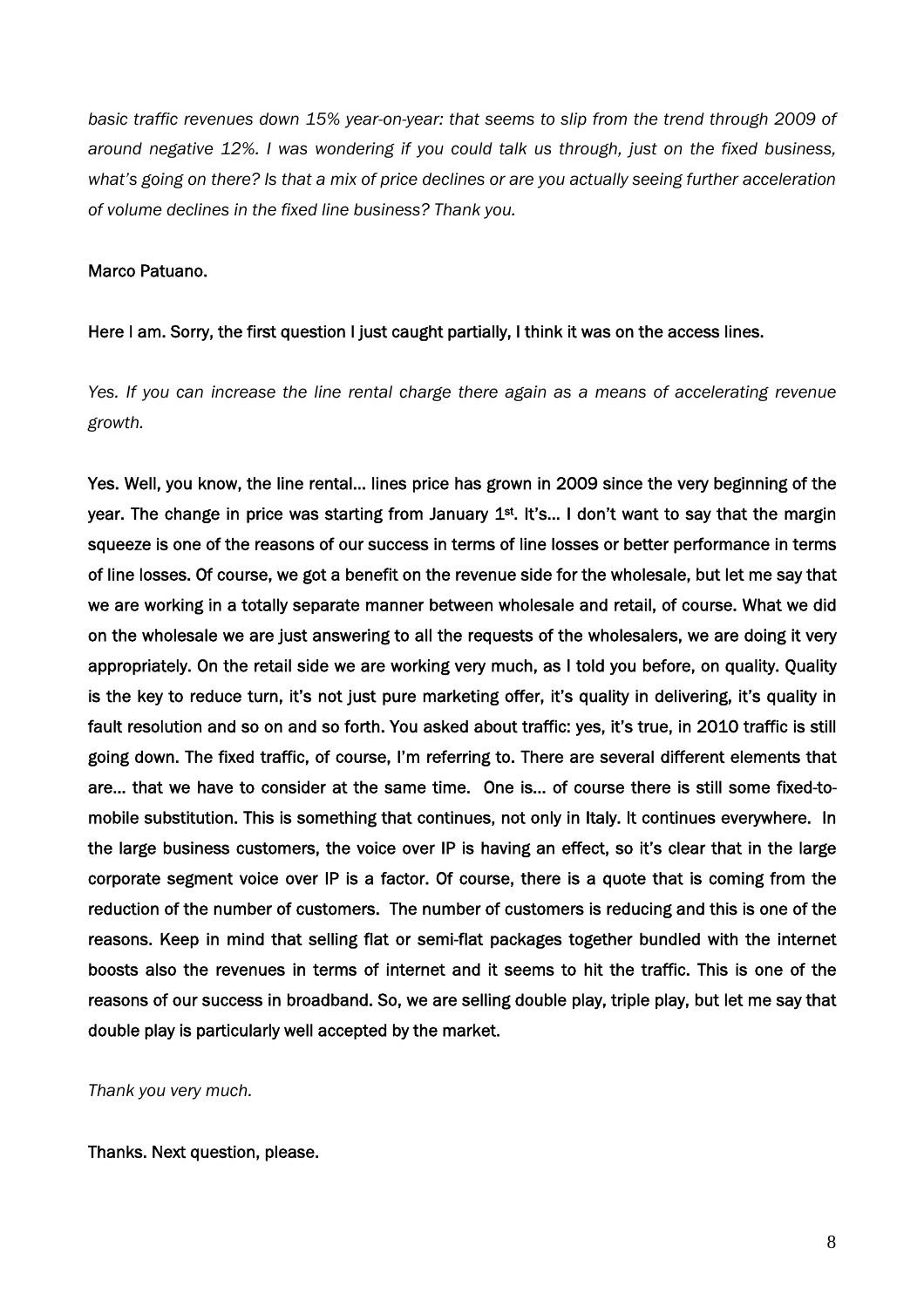#### 6. Mr. Frederic Boulan from Morgan Stanley:

*Hi. Just to come back on the high speed rollouts and the question that was asked earlier. So we're having a (…) not only in Italy but across Europe selling their VDSL and SCTH plans. Can you comment on your thinking on that front in the mid-term both in terms of coverage and capex considered here? Or Italy's different with low-cable operators so it can take more time to go that route. Secondly on mobile: so you highlighted a 6 percentage point improvement in service revenues this quarter versus Q4; so you expect this space of improvement to carry on? And that means that we should expect this sometime to reflect somewhere around Q3? And lastly if you could comment a bit on the mobile pricing environment in Italy and your positioning versus peers and how you attract customers? Thank you.* 

Thank you very much. On the rollout of the high-speed network, I would say that the pressure on us is much less than the pressure that some of our cousins around the world have, because of the fact that in Italy there is no alternative cable operator that is putting pressure on us, and the broadcasting system has already been switched off… the analog broadcasting system has been switched off into the digital broadcasting system. So, the platforms for broadcasting are entirely digitalized and are either satellite or digital terrestrial television. There is no cable operator and there is no possibility of competing with the TV… with the broadcasters on the digital platform. So, I think that this puts off much of the pressure that companies like Deutsche Telecom, probably and other are feeling from cable operators. On the other hand, this will allow us to go on with our plan to enhance the network, laying fiber where fiber is needed. And we think that fiber is mostly needed in relying… in backhauling of base stations, so mobile base stations, to accommodate for the quite dramatic route in data traffic, in connecting all the… all the exchanges and providing fiber in the key metropolitan areas. This is what our plan envisages, and this is what we will be doing. So, no pressure to accelerate whatsoever. On the mobile, I will ask again Marco Patuano to take the floor.

Yes, thank you. We are not willing to use the price… the price lever as our main lever from now on. As I said at the Investor Day, as I said today, we changed the marketing paradigm, we're not selling the most convenient price per minute, we're just selling the best value for money, which is a completely different concept. There are customers who are cost-conscious, and so we are giving them at the same price much more volume, much more volume in a community environment, and it's extremely important to look at a figure, which we have not included in our presentation but that's very important, that is the customer perception. Customer perception is improving in the market analysis we're doing. Customers are considering our offering clearer and more convenient. More transparent and more convenient. Keep in mind that over 55% of the community offerings we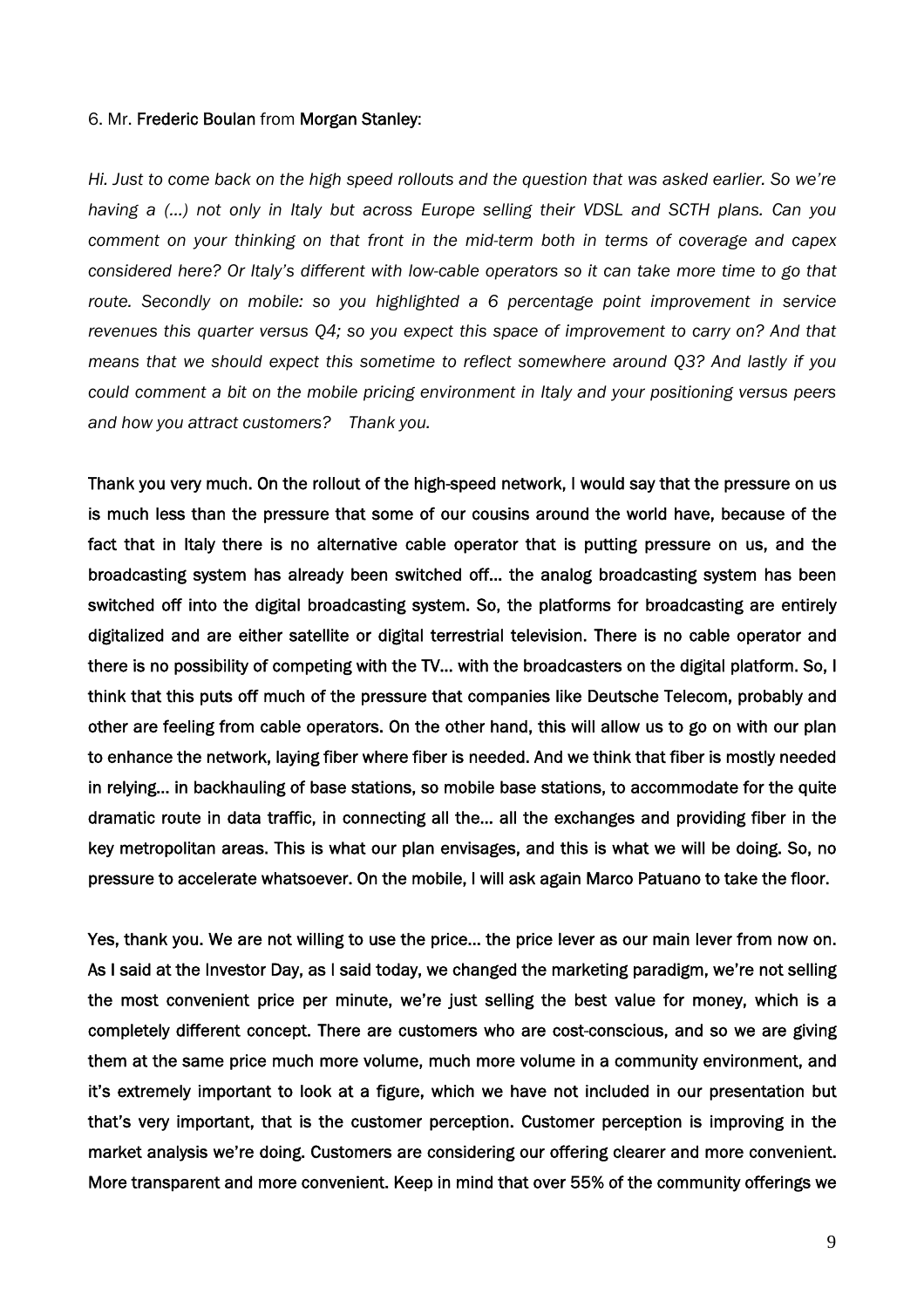are doing is accretive in terms of finance spending of the customer. So, we have not positioned TIM as the operator with the lowest prices. We have positioned TIM as the leader, TIM leader in innovation, TIM leader in perception in terms of value for money. We are working on quality, we are working on our customer care, we are working on the network, we are working on price schemes that have to be very clear. So, if compared to the tariffs we had a year ago if… today the average tariff is lower, this is 100% true; if we do consider tariffs as the killer up in order to compete, the answer is no. We want to deliver the best value for money to every segment of customers.

*Okay, thank you.* 

## Okay, next question, please.

*On my… on my question on the kind of progression of revenue growth at TIM?* 

We keep our… we keep strict to the same guidance we gave during the Investor Day. We expect to return to a positive figure for sure in the fourth quarter. We do expect at the end of Q3 to have a single month in which we will show a positive growth. Our challenge is to return on... on having a positive… we don't change our… our guidance versus what we said a few weeks ago. It was expected a significant reduction in… in Q1 of the best performance we had in Q4 2009. We did. Q2 will be tough, because of… there is still a significant average price difference and the increase in customer base and the increase in volumes of traffic will not offset in Q2. So, Q2 will be tough. I'm positive. I stay with the guidance we gave to the financial community.

*Thank you.* 

Thank you, Marco. Next question, please

7. Mr. Simon Weeden from City:

*Thank you, but you just answered my question… with the previous answer. Thank you very much.* 

You're welcome.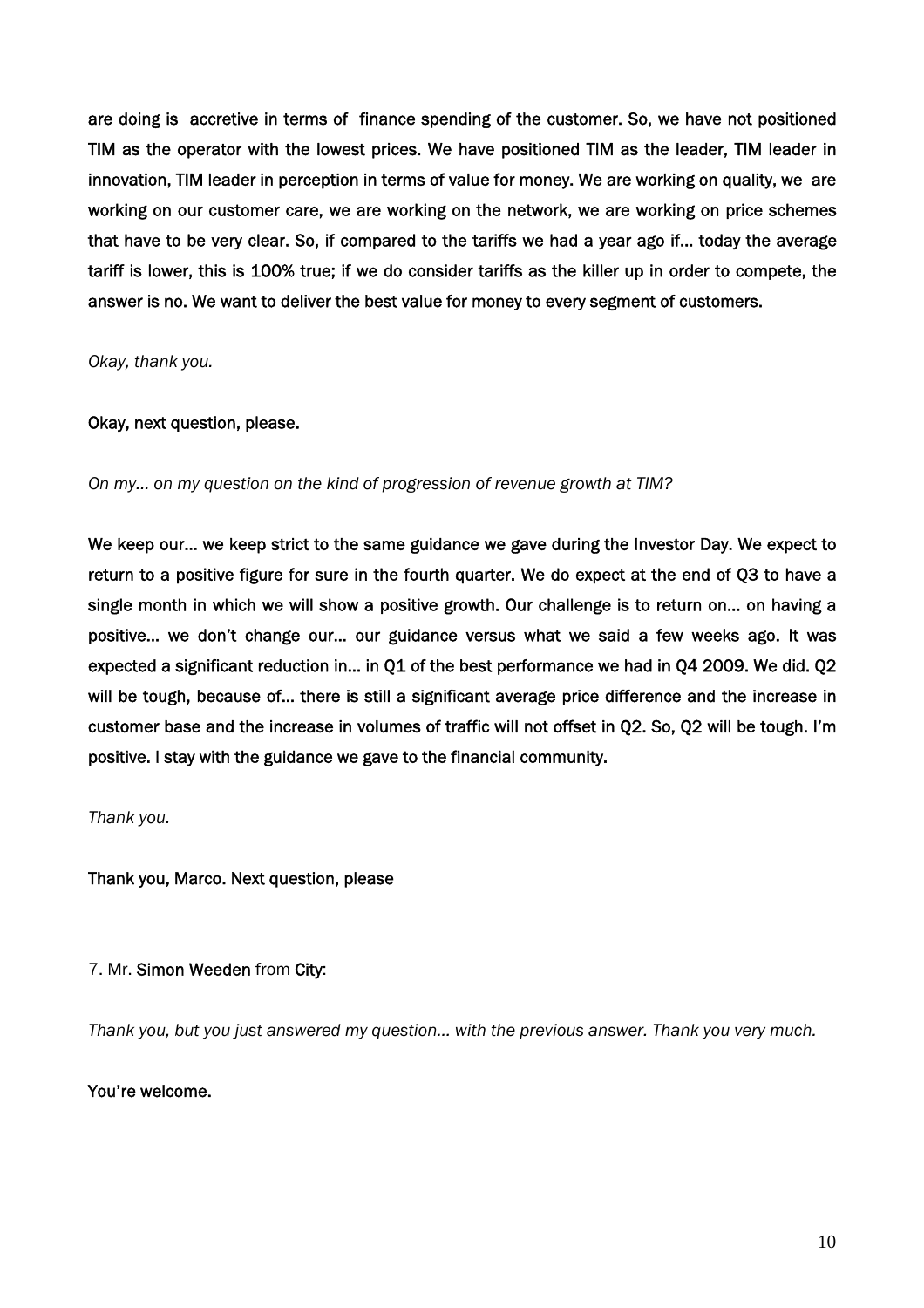#### 8. Mr. JP Davids from Barclays Capital:

*Thank you. Two questions, please. From Mr. Bernabè's slides, slide 8: looking at the focus on the efficiency program and the progress you've made to date, it looks like that marketing and distribution there's been very little saving to date, and I assume that's deliberate and will be accelerated in the second half of the year. Is this a correct assumption? And then on slide 15, also from Mr. Bernabè's pack: on the net debt dynamics, excluding Hansenet and TI Sparkle, it looks like cash-flow in the quarter was about 300 million euros. Now, that seems quite a big difference to net income of 600 million. Is that mostly working capital-related and should we expect that to converge over the course of the year? Thank you.* 

Yes. On the first question that you asked, which is the efficiency program, not only we are… I think that most of what was needed to be done in terms of efficiency marketing and distribution has been done last year, and we are investing quite heavily this year in terms of advertising and in terms of other distribution costs, although this is partly compensated by the further efficiencies that we are making. So, it's a balance of pluses and minuses, that means that we're spending more on the relevant items that allow us to push on the sales and we are saving on inefficiencies. So, I would say that this… I think we have given the figures on advertising and on the sales-related figures… on the sales-related expenditures, that Marco Patuano gave, that were quite clear compared to this. The second question concerning debt: yes, you are right, it's partly related… to a large extent related to working capital and it will converge… it will converge; if you look at the normalized net cash-flow, that is on page… that… it's almost doubling with respect to the previous… with respect to the previous year, and the… of course, the Hansenet positive impact has been compensated by the Sparkle impact. So, normalizing it it's improving. But let me add one comment, which... I mean, I'm brought to this comment by the fact that you're asking about debt, because I think that… I've seen what's happening in the market in the afternoon, of course this… I mean, frankly, I think that this is an exaggerated reaction to what is… what the peers are probably spreading in the market on Italy and on the global financial situation. I think that this is totally, what is happening is totally unjustified and is totally incredible, because as I see it, and let me comment very sincerely, I see the Italian situation very solid, very robust, much more robust than many other countries, and I see within the Italian situation I see the situation of Telecom Italia even more robust. We have a debt which is very well structured, a liquidity margin that will allow us to remain out of the market till the end of 2012. So there is no justification whatsoever in a framework where things are improving and you see it very clearly from the first quarter results, and we have a guidance that we are very confident… that we rely very much upon and we are very confident about, that will take us to improve our… to improve prudently our dividend yield… our dividend yield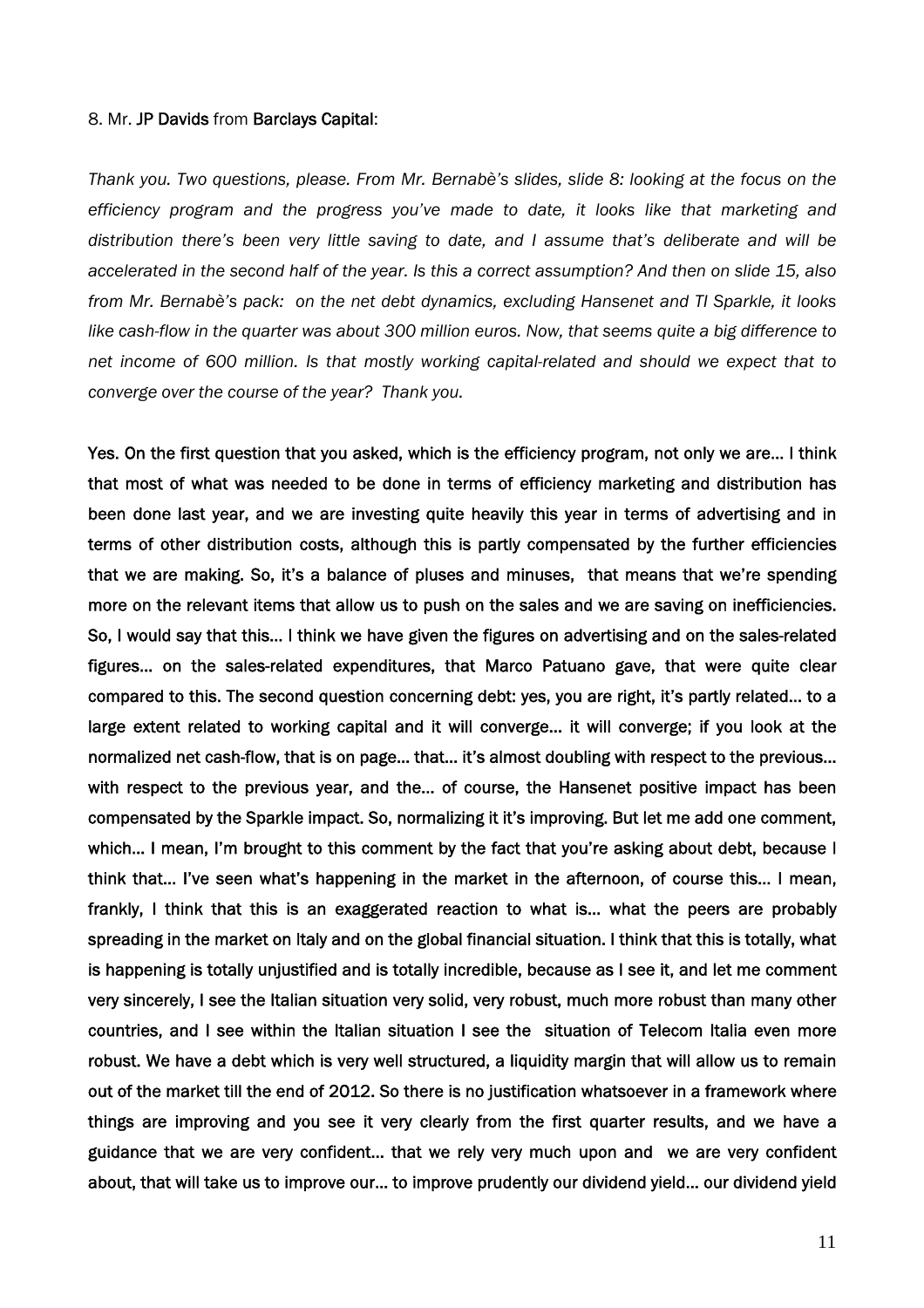over the medium term. So I think that what is happening is really… I'm somewhat astonished and I think it's completely unjustified and incredible, really. Thank you very much.

*Thank you.* 

#### Next question, please.

#### 9. Mr. Justin Funnel from Credit Suisse:

*Thanks. A few questions, sorry. Probably it's just me, I didn't understand the answer on working capital. Could you give us a bit more clarity on how we go from, you know, EBITDA of 2.8, capex of billion 2, operating free cash-flow of 754... what is the cash, what is the working capital and what's driving the working capital moves, please? And how would that cause convergence over time? And the trends on working capital, please? Secondly, now that we've had a little bit of time to look at your change in business model, I was just wondering if you had any more thoughts as to what degree your performance in Italian mobile has been affected by the change in the business model on handset sales? To what degree do you think your share of gross ads of active customers, let's say, has been affected by that move? You know, have you lost 5-10% of share of gross ads from that move or has it been a total free ride in terms of no impacts on your service revenues from making that shift? Thirdly, a very big move on your interactive VAS revenues a substantial improvement in the year-on-year revenue trends, can you discuss a little bit more what was dragging on that trend? Why it was much weaker in 2009? And why it suddenly changed so much? I've got a couple of more questions as well, it's hard to speak every three months, perhaps I could ask these as well? To what degree has the situation with Sparkle affected your ability to offer competitive terms in the ethnic segment? You're still pushing hard in ethnic or have you had to pause for a while? Yes, that's my question. Thanks very much.* 

## Okay. You're asking lots of questions, I'll have Marco Patuano answer to the second part of your question and then I'll come back.

Okay. Mobile fixed… you have made a very correct statement, we changed the business model and it is particularly true. Up to 2008… let me spend a few words… until the end of 2008, our strategy was quite a lot handset-driven. So, we were convinced that in order to lock in the customer a very important tool was changing the handset. A demonstration was that we have sold more than 8 million handsets in a single year. Starting from 2009, sorry… a second event at the end of 2008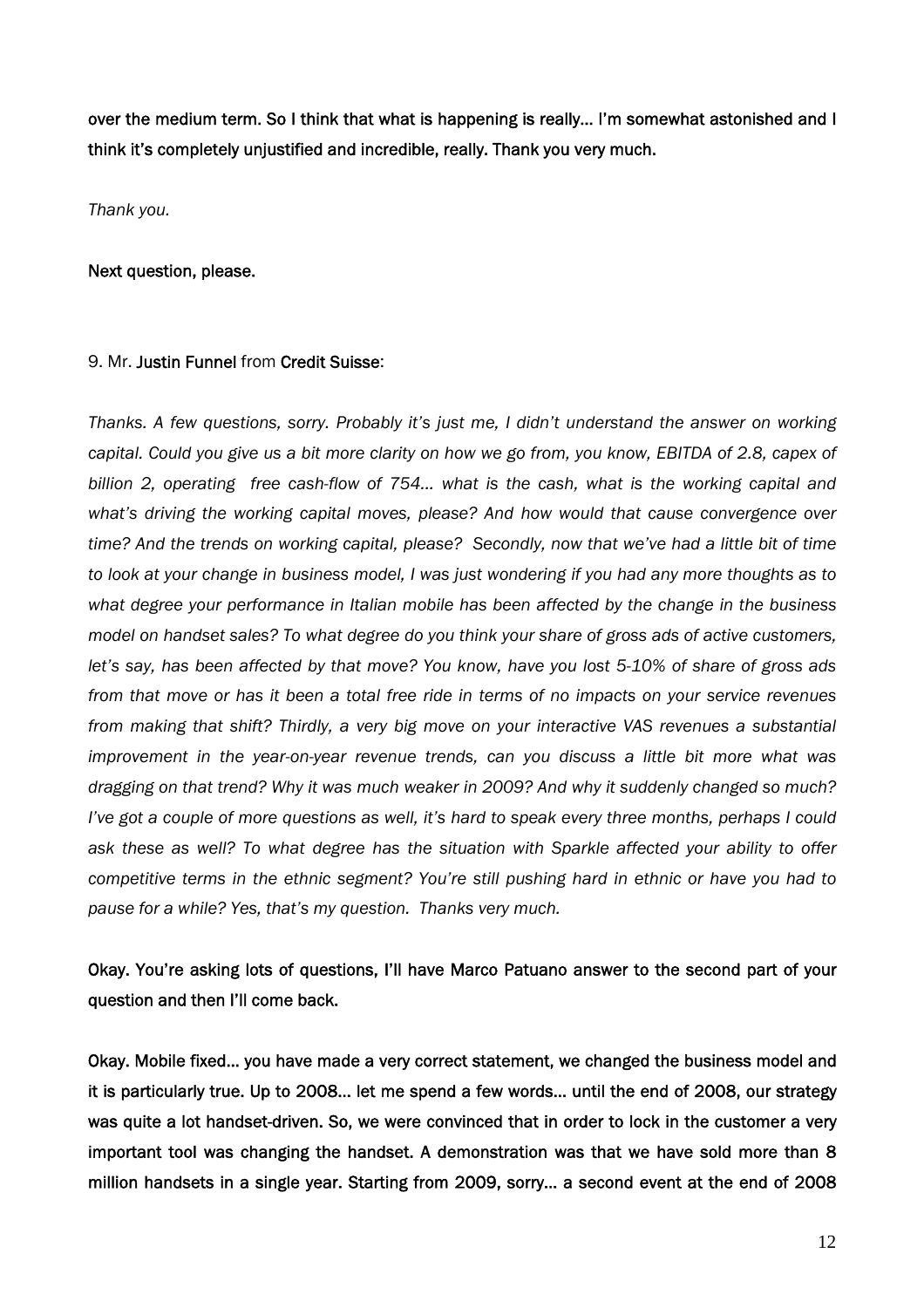was that there was too much pressure on prices and we decided to make a repricing, in order to reinvest the repricing in 2009. In 2009 there was the first change in the paradigm, we decided that selling the pure handset sale was not the right way to keep customers, and it was particularly true if it was referred to those handsets that were not enablers of new revenues. I mean, low-end handsets. So, we decided to reduce quite significantly the number of handsets we sold, and let me say that reducing the number of handsets, especially low-end, had not affected our marketing positioning. On the other hand, what happened was that the repricing happened in one of the most difficult macroeconomic scenarios. Quite honestly, Vodafone reinvested the price increase much more rapidly than what we did. And so we lost market share, we lost customer base calling, especially in the cost-conscious segment. Look, cost-conscious does not mean low spenders. It's a different concept. Cost-conscious is a person who gives a different value to money. Now, in the second part of 2009, we stayed at the same strategy with reference to handsets. We are interested in working together with the handset manufacturers for VAS enabler handsets. So, we are selling smart phones, we are leaders in terms of the number of smart phones on the market and we are by far leaders in terms of dongles in the market. What we understood is that our marketing proposal had lost appeal in terms of value for money. And since we didn't want to enter a price war, because simply reducing prices was a direct and frontal attack to other competitors, we decided to completely change our offer. At the beginning, it translated into a cannibalization which was… which was forecasted in our plans, when you make a very convenient on-net offer, the first customer who optimizes his position is the one who is already your customer, so we had at the beginning, I mean in November, December, a phenomenon of cannibalization. The market understood the value of this proposition, the reaction was good. In terms of gross acquisitions in December we had the same level of 2009… 2008, with much less handsets… so with much less costs. In January we started to increase the number of gross ads. In April we are by far much higher than April 2009. It's double-digit and it will be one of the key drivers. Of course, as I told you before, the first part was we lost customers in the cost-conscious area, we focused first on the costconscious segment, we are ready to go on the high-end, we are ready to present at our next Dealer Campaign our high-end offering, we will not leave space to other operators who want… who are supposed to have free food on the high-end.

Given the fact that you asked very specific questions on… on operating free cash-flow, I'll ask Stefano De Angelis, our group controller, to answer on this.

Yes, moving to page 10, when you see the net cash-flow evolution, you have a reduction of the… a negative impact of the… on the operating figures compared year-on-year, that is 150 million, but just to explain how this is generated, you start from 2.8 billion of EBITDA, then you have 1 billion of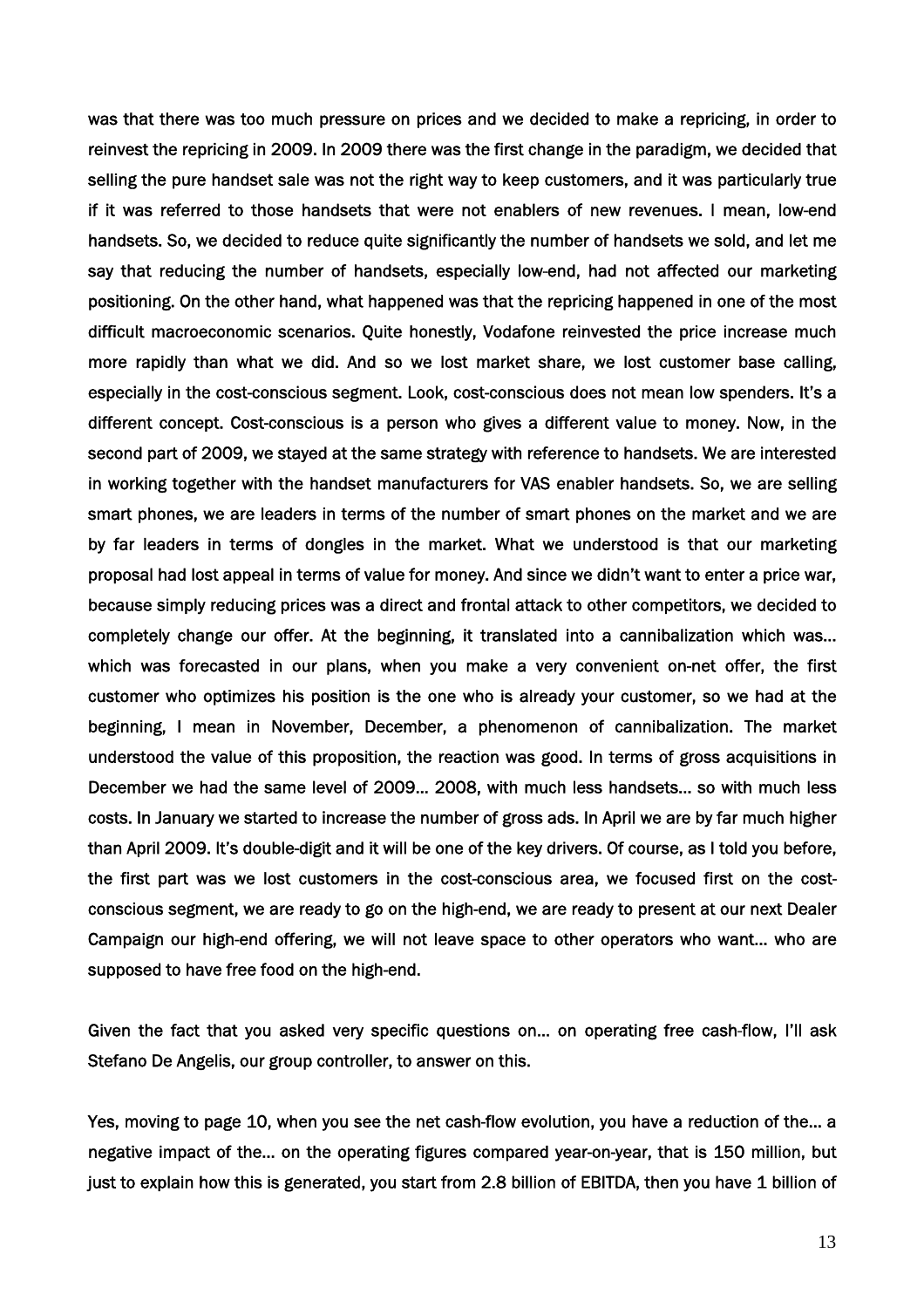capital expenditure, so you have an EBITDA less capex of 1.8 billion. Then you have approximately 1 billion of negative impact in terms of working capital. What is important to say is that this working capital impact is something that is a seasonal impact, last year it was 900 million and this year it's approximately 1 billion and this change is mostly related to the negative impact of the real compared to the euro. So you are right too, 754 million euros of operating free cash-flow. Then, what is important to say is: TI Sparkle has no impact in this quarter in the operating free cash-flow, as you can see there is an impact of Sparkle but it is still related to the amount that was frozen in our bank accounts… when we will settle the TI Sparkle issue, we will have a negative impact on the working capital because the 507 million fund was created in the past due to the restatement in a risk fund of the working capital. So, when this will happen, the settlement of the TI Sparkle issue, we will have a negative impact. Excluding this impact, we expect to have in the full year, let me say, an operating figure that is more or less in line with 09.

Thank you very much. Next question, please.

## 10. Mr. Giovanni Montalti from Cheuvreux:

*Hello. One question on the innovative VAS. I noticed you got back to around 300 million euros for innovative VAS; this is a level we were not seeing since 2008. I just wanted to understand if we can, let's say, expect this kind of massive rebound also going forward in 2010? As for the access line, the line losses on the fixed side, it was a strong trend… it was a strong data in Q1 but focusing on the indication that you provided in the business plan, it seems to me that you're targeting less than 1 million line losses. So I wanted to understand if you expect a sort of deterioration going forward. Thank you.* 

#### Marco?

The second answer is… is quite short.

Yes.

So I… we probably will have less line losses. April is confirming the further… the data of the first quarter. And the new regulatory scenario is… is helping us and probably boosting this trend. So, it's quite likely we can outperform the number of line losses.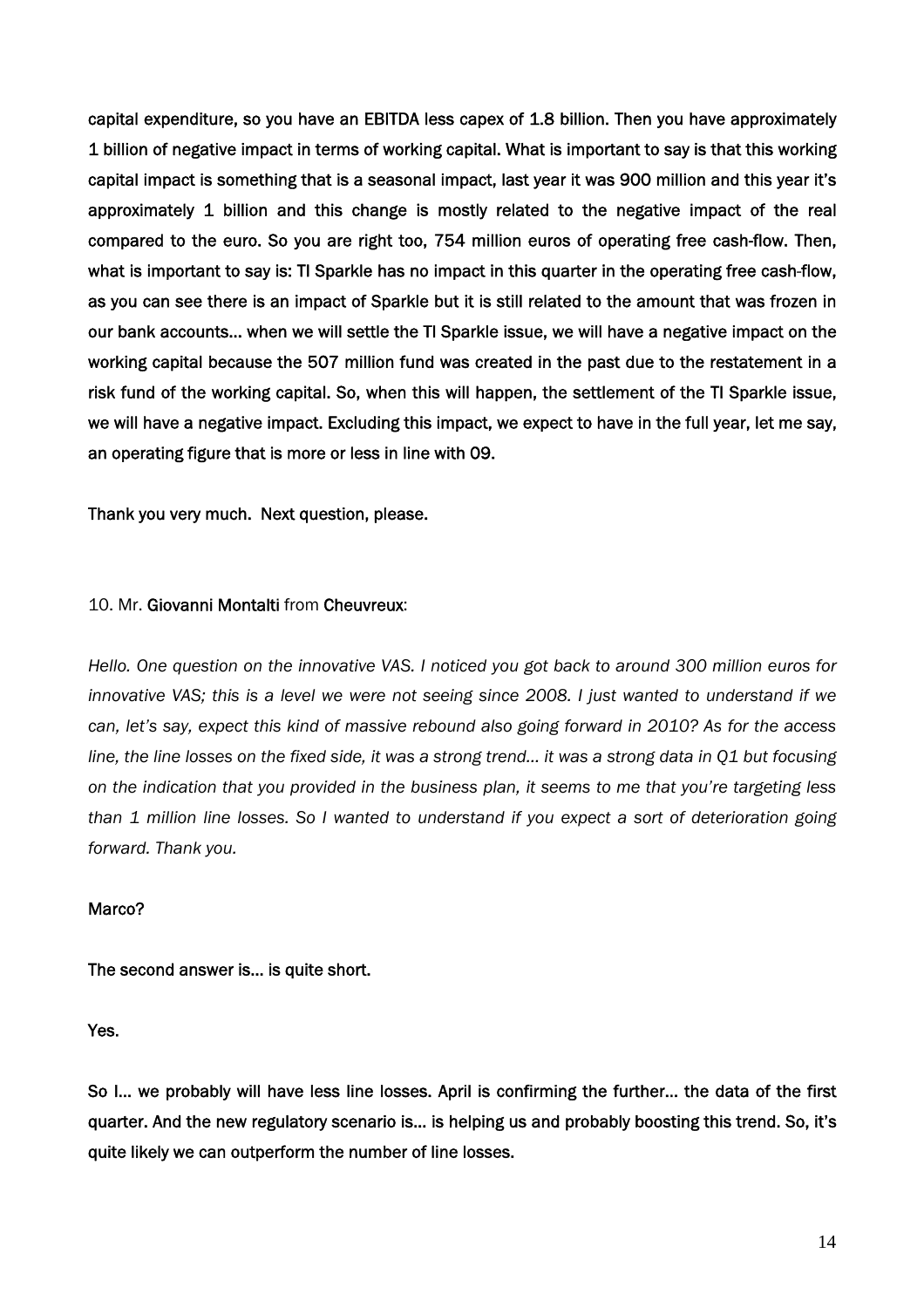*Sorry, I didn't catch it… so you expect to do better than 800,000 line losses in 2010? Because, I mean, if I take the data of Q1 as an indication for the full year, it means less than 800,000 line losses.* 

Well, that's ... that's fair enough, let me say. We said it was less than 1 million.

*Yes.* 

You're already saying 800,000. 800,000 is well less than 1 million. If we can do better? I hope so, but for sure less than 1 million.

*Okay. So in Q2, Q3 you might have higher line losses than the ones that you had this quarter?* 

## No, I don't expect to have higher.

*So you are quite confident of the 800,000 line losses.* 

Yes. I'm…

*You are quite confident…* 

I'm confident for the 800,000 but you know… let's… let's…

*Let's be cautious.* 

Let's see the rest of the year. For the time being, let me say, April is confirming January, February and March. The first half I'm positive. And then we will go on. Next generation value-added services. As you saw, the web and WAP, the web services are growing approximately 40% in the first quarter 2010 versus the first quarter 2009. Of course this is the main driver. In terms of traditional valueadded services, like messaging, like traditional contents, I don't expect pretty much… a big difference versus what we are doing now. We are having a very interesting commercial success of our… of our dongle offer, we are ready to launch a good offer for small screens, so it's on the HTTP and the website… mobile website that the growth is coming.

I just want to add a quick comment...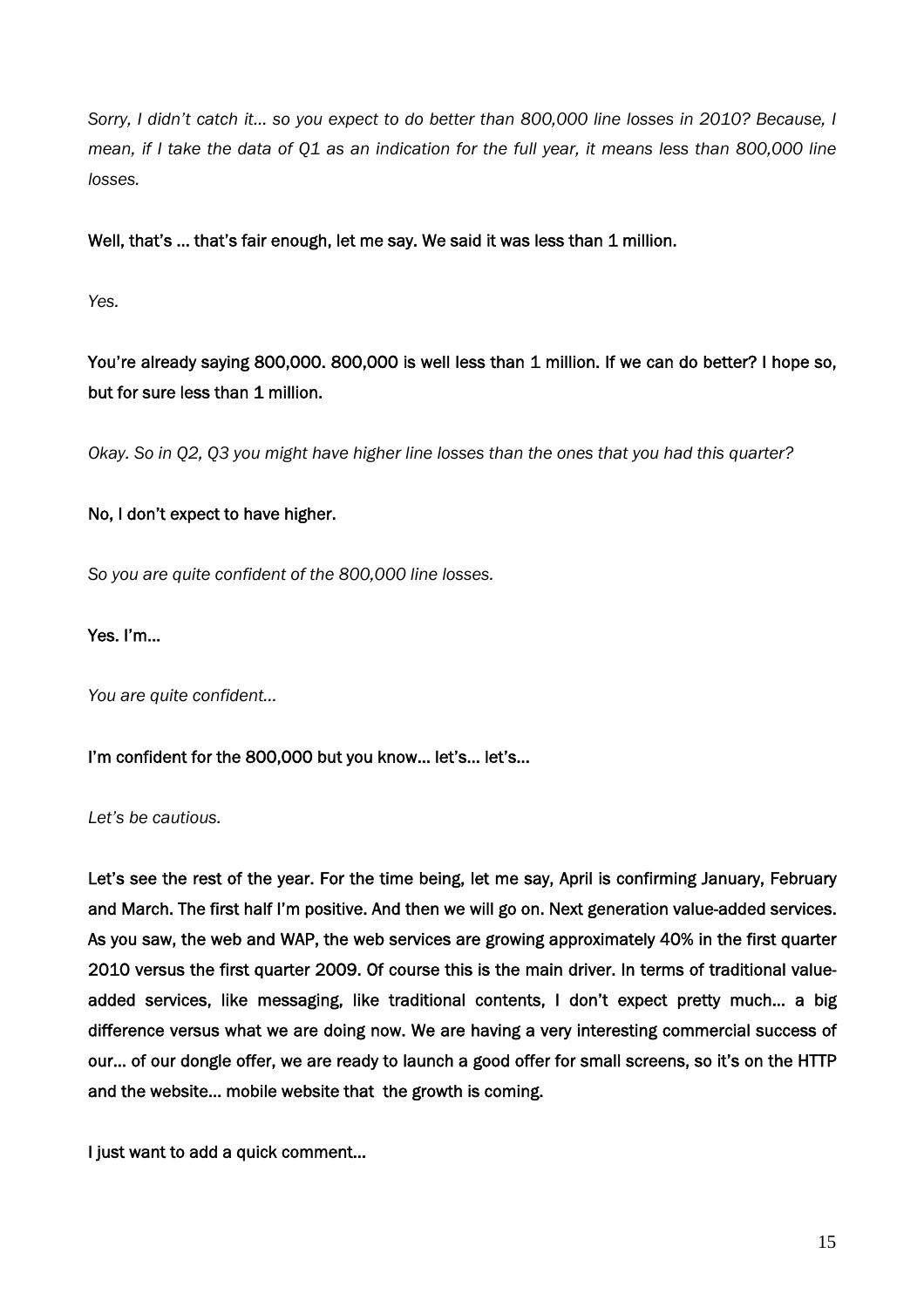#### *Just sorry…*

I just want to comment on the line losses, because what we have stated and Marco reiterated is that we are facing an improving situation, we have given a guidance on this that we stick to. What is happening now is the consequence of the fact that we are facing a more balanced competition. I mean, Telecom Italia was unfairly treated in the past in terms of competitive pressure, in terms of asymmetric regulation, now we are moving to… I wouldn't say a more symmetric regulation, but a less penalizing framework. Thank you very much.

#### *Sorry, could I follow up? Could I follow up one second?*

#### Yes, please. Just a short comment because I'm taking just one more question.

*Yes, sorry, briefly. If I look at your domestic revenues and I sum up the wireline and the wireless component, I do not yet come… to the let's say, total because there is a quite material intercompany element. I was noticing that this inter-company elimination element was growing double digit around 15% in this quarter while the total net revenues are going down high single-digit. And this trend was quite visible even last year in the full-year 2009 data, so I wanted to understand how it can happen that the elimination grows while the total revenues go down? And very lastly should we see a very, very generous offer on TIM Brazil, would you consider the disposal? Or your partner Telefonica might be interested in, let's say, trying to unlock the situation in Brazil. Should we consider a scenario in which you see Brazil as something to be rolled out or it's a question of price? Thank you.* 

I mean… on this last comment, I mean, everything is a question of price, but I really don't want to comment on this, because it's completely out of the framework that we presented in our plan. On the first question, it's mostly the relation between the fixed and mobile in terms of fixed… of the calling of the mobile lines. One more question, please.

## 11. Mr. David Strauch from ODDO:

*Yes, thank you. One further question regarding the plan of the alternative operators to build a SCTH network: to which extent do you consider that it could be linked to the increase in the ULL tariff and also do you consider that it could (…)your wholesale revenues going forward? Thank you.*